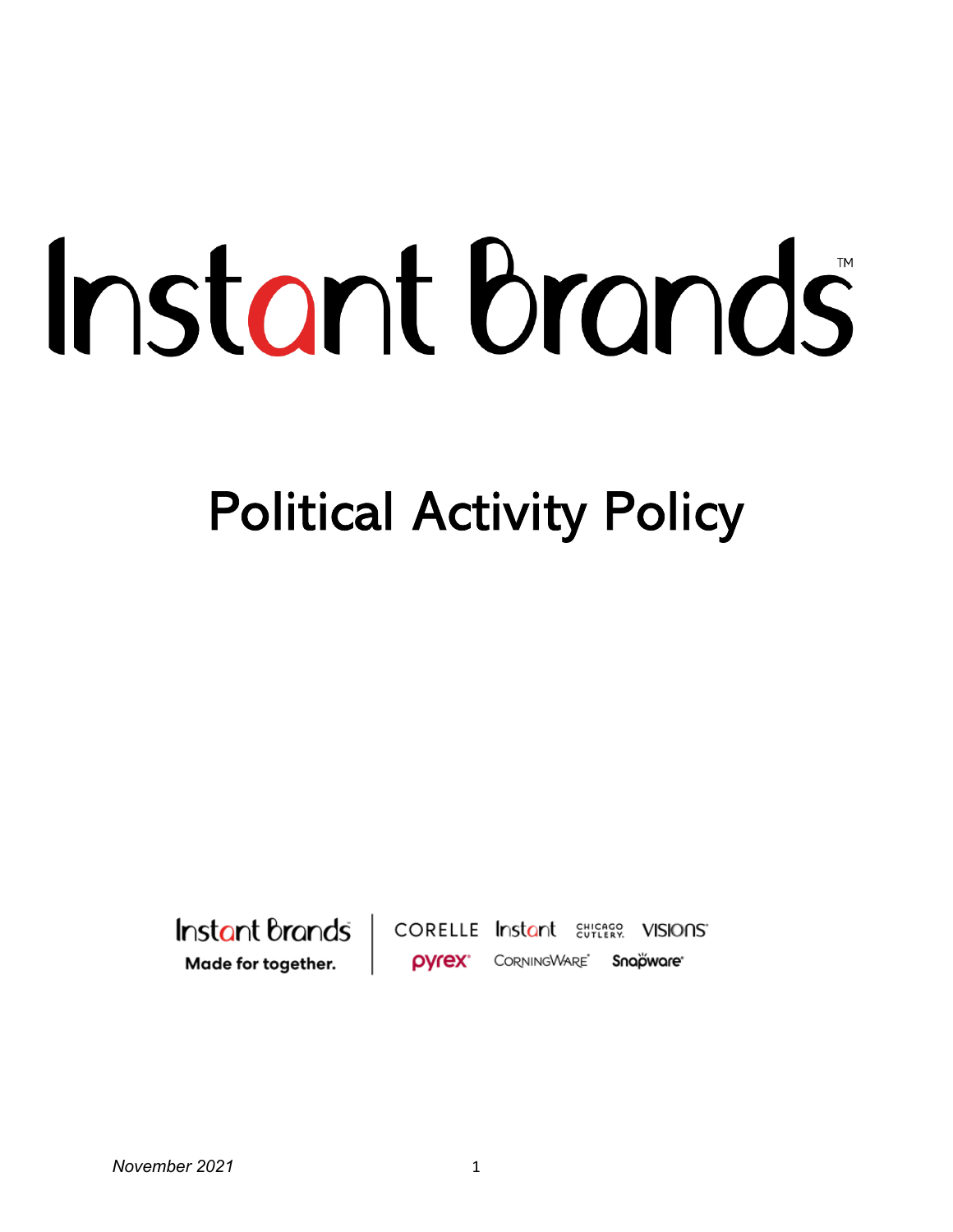#### **Purpose**

Instant Brands Acquisition Holdings Inc. (including its subsidiaries, collectively "Instant Brands" or the "Company") is committed to being a responsible corporate citizen wherever we do business and complies with all applicable laws, rules, and regulations regarding the use of Instant Brands' funds, assets, and resources in connection with political activity. Accordingly, Instant Brands generally encourages its employees to:

- Take an active interest in fostering the principles of good government in the communities in which they live and work.
- Participate in permitted political activity in the communities in which they live and work, provided that such activity only occurs in an employee's individual capacity and not on Instant Brands' behalf or time, or with the use of any of Instant Brands' funds, assets, or other company resources.

This Political Activity Policy provides employees with guidelines for engaging in political activity in the workplace.

#### Instant Brands' Political Contributions

US federal law prohibits Instant Brands from making contributions or expenditures in connection with federal elections. Each state has additional laws, rules, and regulations governing political contributions in state and local elections which may or may not allow corporate contributions to candidates for state and local office.

As a result, it is Instant Brands' policy to make no political contributions or use any of Instant Brands' funds, assets, or other company resources to benefit any political:

- Candidates
- Parties
- Lobbyists
- Campaign committees including, but not limited to, separate segregated funds (also known as political action committees ("PACs")).
- Special interest groups or organizations engaged in political fundraising or lobbying activities, including special interest groups organized under Section 527 of the US Internal Revenue Code ("527 organizations").

#### Employee Political Contributions and Other Activity

Employees engaging in political activities agree to do so solely on their own behalf and not on Instant Brands' behalf or time, or with the use of any of Instant Brands' funds, assets, or other company resources.

Employees may not use any of Instant Brands' funds, assets, or other company resources to directly or indirectly support any political:

- Candidates
- Parties
- Lobbyists
- PACs
- 527 organizations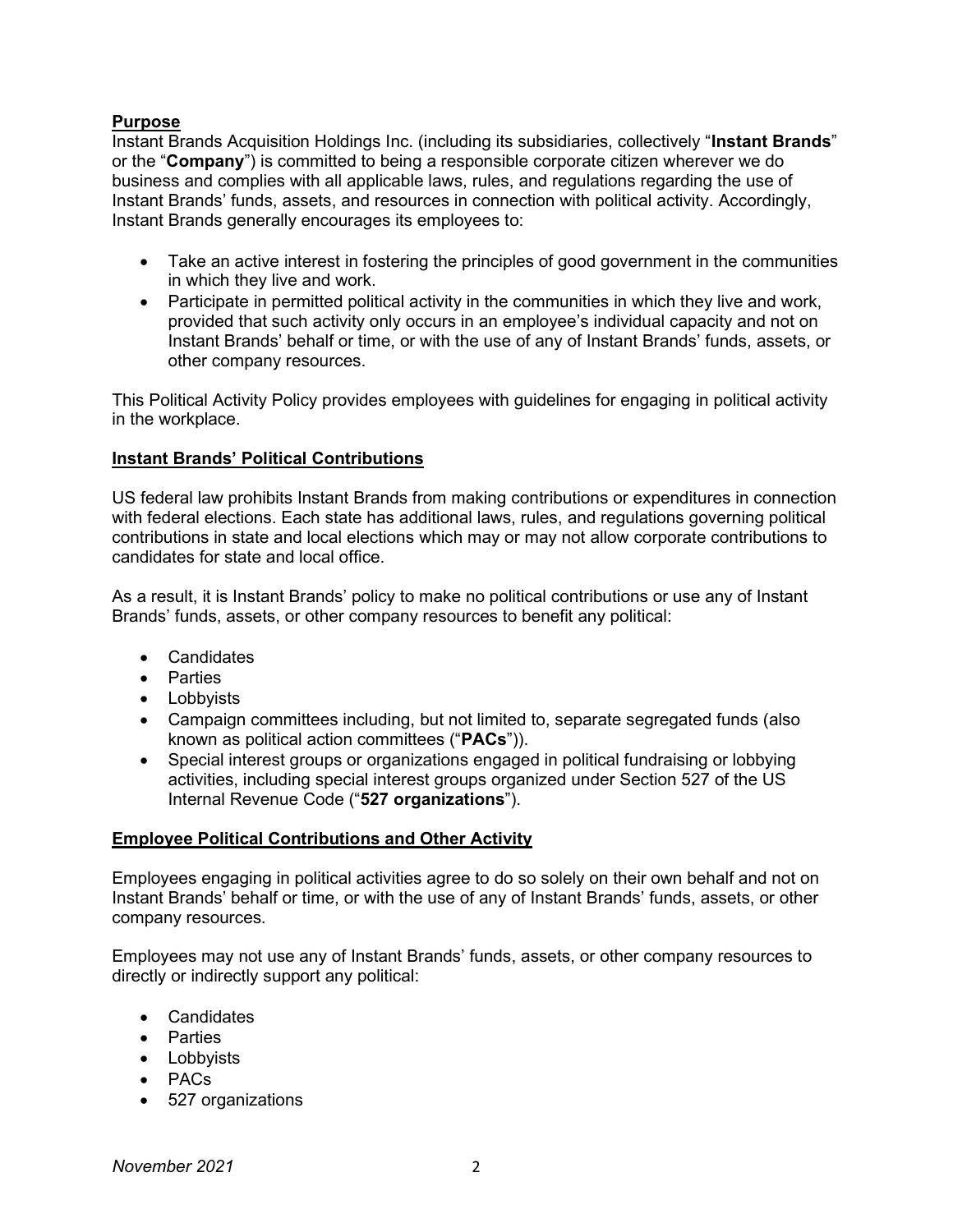Notwithstanding the foregoing paragraph, employees may make personal political contributions and participate in political activities of their own choosing during non-work hours, provided that such contributions and activities only occur in an individual and private capacity and not on Instant Brands' behalf or time, or while using any other company resources. Instant Brands will not reimburse any employee in any way for time or funds used for personal political contributions or activities.

An employee's personal, lawful political contributions and decisions not to make political contributions will not influence an employee's compensation, job security, or opportunities for advancement at Instant Brands.

Employees may not represent Instant Brands on policy issues except when it is part of their jobs to do so. Accordingly, if an employee personally participates in the political process, that employee may not:

- Implicitly or explicitly suggest or give the appearance in any way that the employee's personal view or position is one that is held or supported by Instant Brands by, for example:
	- using Instant Brands' stationery, email, telephones, computers, printers, or copiers in connection with an employee's personal political activities;
	- providing political candidates or organizations with access to Instant Brands' mailing lists, customer lists, employee lists, office space, telephones, computers, printers, copiers, or other Instant Brands resources; or
	- posting a hyperlink to a political candidate's or organization's website, social media, or email account on a website, social media, or email account owned or operated by Instant Brands.
- Allow the employee's employment by Instant Brands to be used in support of or against any political candidate, issue, or cause.

All lobbying activities, including without limitation participation in any trade groups or associations, that are conducted on Instant Brands' behalf must be approved in advance in writing by the Chief Legal Officer/General Counsel, and coordinated through the Legal Department.

Employees are reminded that Instant Brands maintains an Anti-Corruption Compliance Policy which is applicable to all US and international operating units. Any personal employee political contributions or activities must additionally comply with Instant Brands' Anti-Corruption Compliance Policy.

### Administration of this Policy

The Legal Department is responsible for the administration of this policy. If you have any questions regarding this policy or questions about political activities in the workplace that are not addressed in this policy, please contact the Legal Department at Legal@InstantBrands.com.

#### Employees Covered Under a Collective Bargaining Agreement

The employment terms set out in this policy work in conjunction with, and do not replace, amend, or supplement any terms or conditions of employment stated in any collective bargaining agreement that a union has with Instant Brands. Employees should consult the terms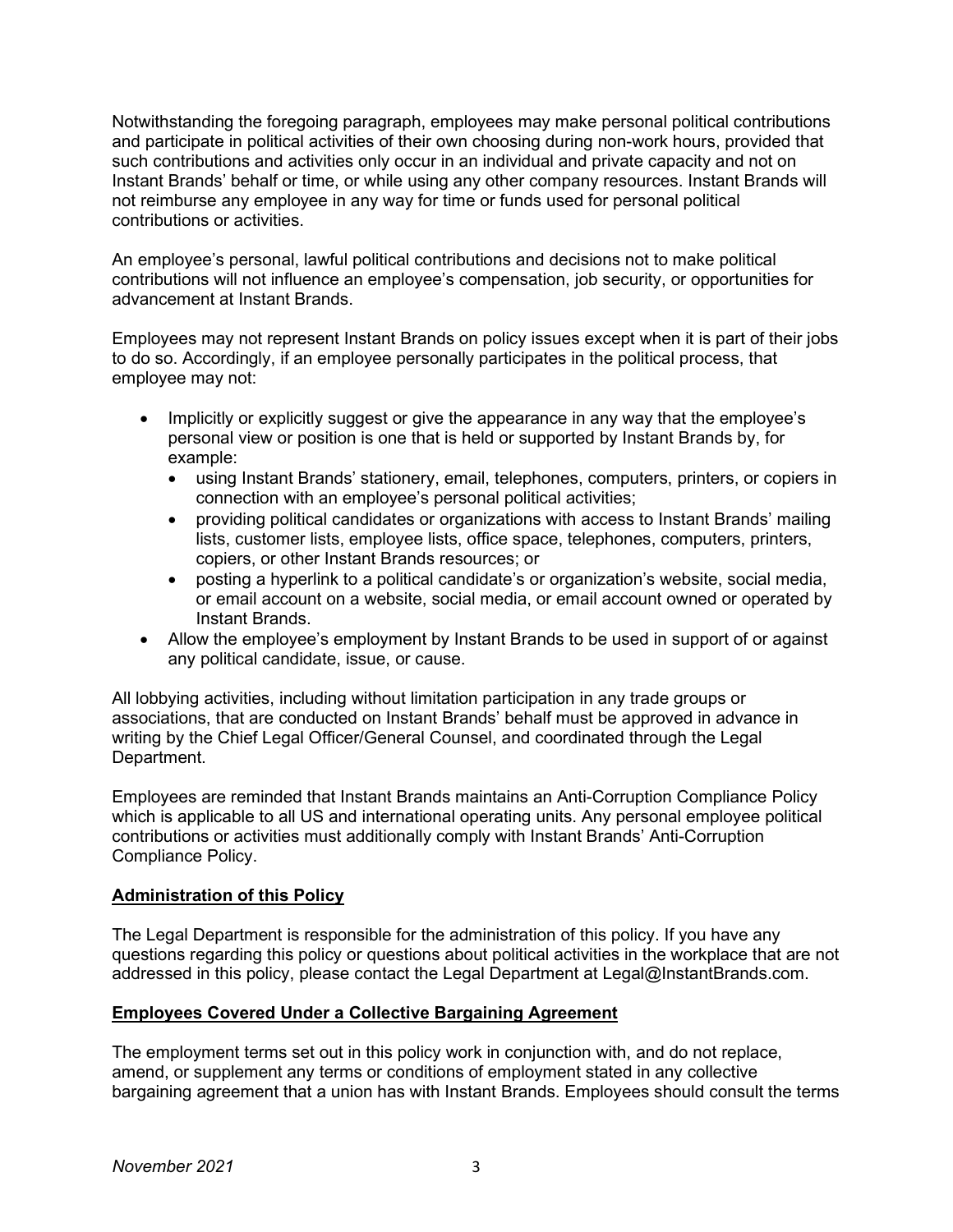of their collective bargaining agreement. Wherever employment terms in this policy differ from the terms expressed in the applicable collective bargaining agreement with Instant Brands, employees should refer to the specific terms of the collective bargaining agreement, which control.

#### Conduct Not Prohibited by this Policy

This policy is not intended to preclude or dissuade employees from engaging in legally protected activities and/or activities protected by state or federal law, including the National Labor Relations Act, such as discussing wages, benefits, or terms and conditions of employment, forming, joining, or supporting labor unions, bargaining collectively through representatives of their choosing, raising complaints about working conditions for their and their fellow employees' mutual aid or protection, or legally required activities.